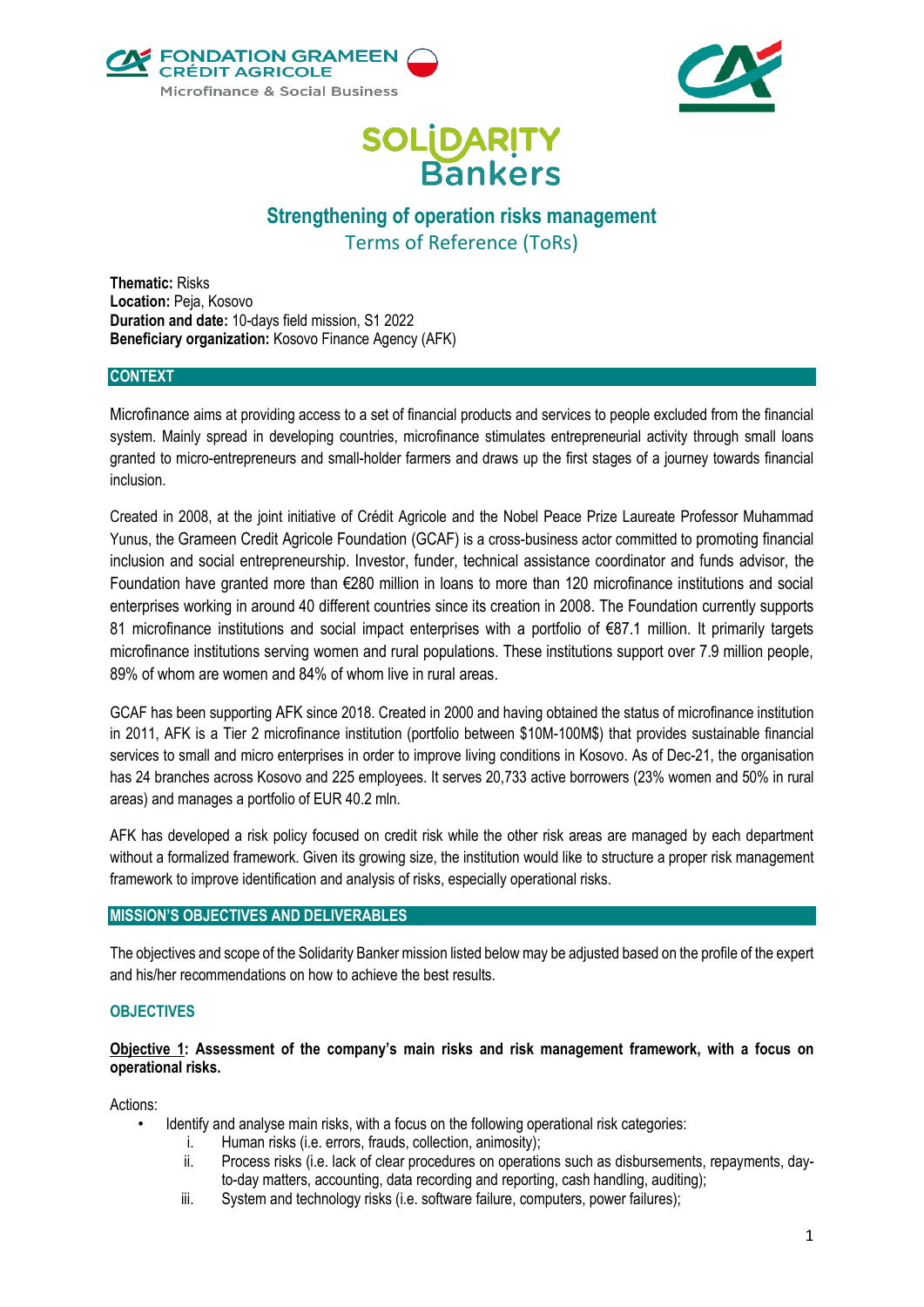



- iv. Relationship risks (i.e. client dissatisfaction, dropouts, loss to competition, poor products);
- v. Asset loss and operational failure due to external events (i.e. loss of assets or work due to natural disasters, fires, robberies, thefts, riots, etc.).
- Assess the existing procedures, organizational structure and tools in terms of risk management and evaluate their efficiency.
- Identify gaps and areas of improvement to mitigate risks better, especially operational risks.
- Share experience on the practices in place in the Crédit Agricole Group.
- Update the risk mapping accordingly, with a focus on operational risks.

## Deliverables:

- Diagnostic of the existing risk management procedures and tools, with a focus on operational risks, including
	- i. A brief narrative document to share main lessons learned
	- ii. A risk mapping tool, with a focus on operational risks

## **Objective 2: Design of a new risk management governance framework and action plan to identify and manage operational risks better.**

## Actions:

- Determine an adapted organizational structure to develop the new risk management framework.
- Recommend tools and processes for a global and effective risk management framework, prioritized into a detailed implementation action plan.
- Develop new risk management tools, if deemed possible and relevant in the frame of this TA mission

## Deliverables:

- A narrative document on the recommended organizational structure and the tools and processes to set up in priority
- A detailed implementation action plan
- New risk management tools, if applicable

## **CALENDAR AND LOGISTICS**

## **WORK LOAD (for reference – can be modified)**

The Crédit Agricole expert will dedicate a total of 20 working days to the mission:

- Preparation: 5 working days to prepare the mission (spread over the month preceding the field mission)
- Field mission: 10 days visiting AFK's headquarters, branches and clients, interviews and workshops with key managers, on-desk work and debriefing
- Post-mission: 3.5 working days to finalize the deliverables at the expert's office to spread over 3 weeks following the field mission + 1.5 working days of post-mission follow-up (one follow-up meeting at 3, 6 and 12 months)

## **CALENDAR (For reference)**

- **SELECTION PROCESS (March-April 2022)**
	- Publication of the mission's ToRs at Crédit Agricole website.
	- Selection of the Crédit Agricole expert who will become the Solidarity Banker of the mission. As part of the selection process, the candidates will be interviewed by GCAF.
- **MISSION PREPARATION (May 2022)**
	- Expertise sponsorship agreement signed.
	- Preparation of the mission by the Solidarity Banker, AFK and GCAF (5 working days to spread over the month preceding the field mission).
- **FIELD MISSION AND FINAL DELIVARABLES (June-July 2022)**
	- Field mission by the Solidarity Banker (10 days).